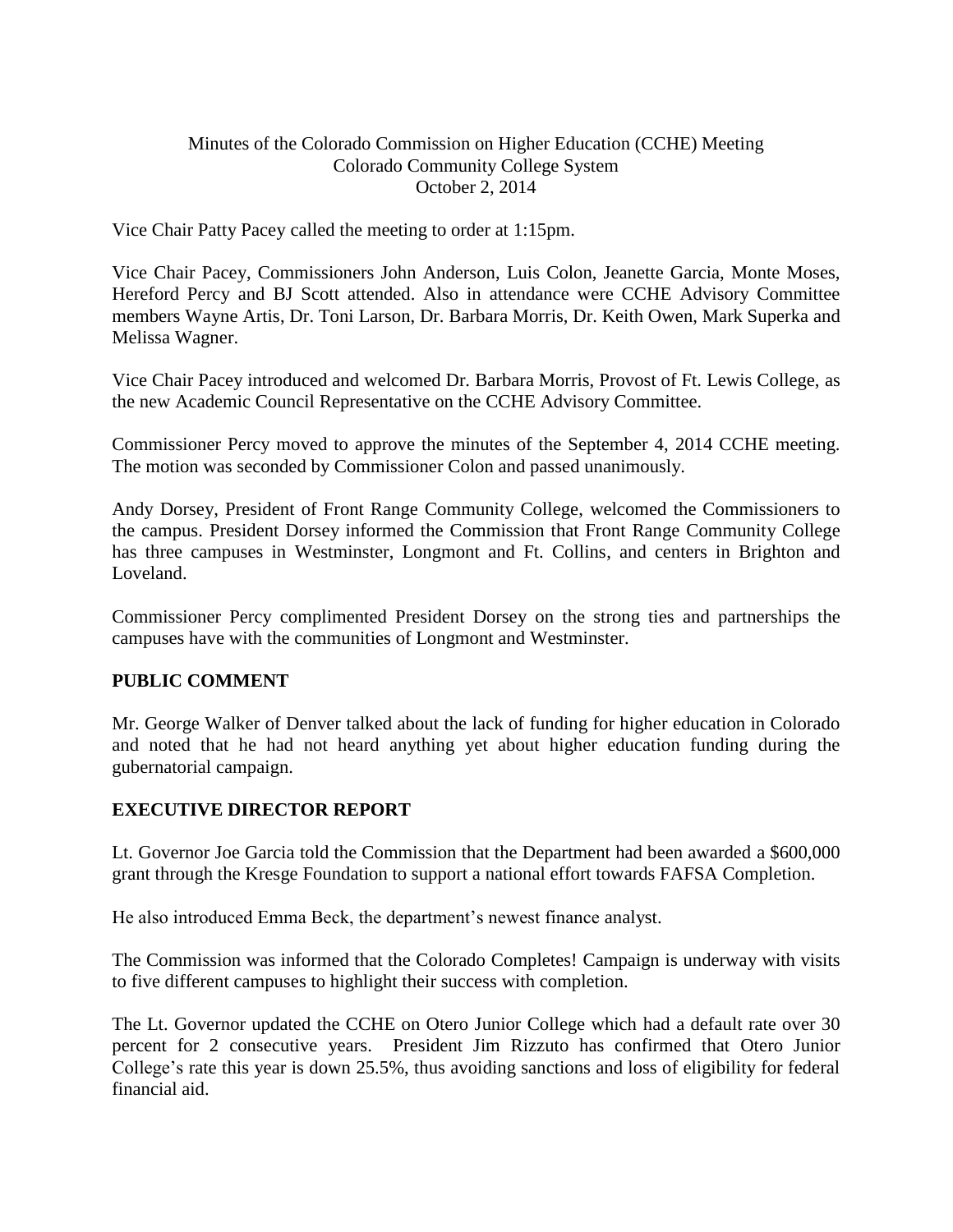College America's status was also updated. The Division of Occupational School Board directed College America to provide all advertising from the last six months for a review to determine compliance. The Board also decided, with regard to the bond, College America had some mitigating circumstances that warranted consideration.

Lt. Governor Garcia also updated the Commission on the Colorado Opportunity Scholarship Initiative (COSI). The Initiative has in excess of \$30 million. Approximately 10 percent (\$3.4 million) of that money will be used for grants to support student success initiatives around the state in the coming year. The RFP will be released next week and proposals are due on November 14<sup>th</sup>.

# **COMMISSIONERS AND ADVISORS REPORTS**

Parent Advisor, Melissa Wagner, announced that she is now sitting on the Colorado State Board of the Parent Teacher Association as a member at large and her title, at the El Paso Council level, is College Outreach Chair. There is a graduation guidelines task force she has joined and she is also an administrator for this year's  $6^{th}$  grade. Those  $6^{th}$  grade students will be the first group to graduate under the new guidelines. Ms. Wagner also informed the Commission that the month of October is the Family and School Partnership in Education month for the third year.

Faculty Advisor, Wayne Artis, announced that the Department of Higher Education is hosting a meeting of the Colorado Faculty Advisory Council on October 10<sup>th</sup>.

Dr. Keith Owen, K-12 Advisor, told the Commission that the State Advisory Council for Parent Involvement in Education (SACPIE) has been progressively getting stronger in advocating the important role parents and families play in students' education. The Department of Education hired a director of family and parent engagement and has been hosting trainings all over Colorado, including more remote areas of the state.

# **CONSENT ITEMS**

### **Recommend Approval of Bachelor of Arts in Media Production at University of Colorado Boulder**

**Recommend Approval of Bachelor of Arts in Media Studies at University of Colorado Boulder** 

**Recommend Approval of Bachelor of Science in Information Science at University of Colorado Boulder**

**Recommend Approval of Bachelor of Science in Strategic Communication at University Of Colorado Boulder**

**Recommend Approval to Offer Culturally and Linguistically Diverse Education Endorsement at Colorado Mesa University**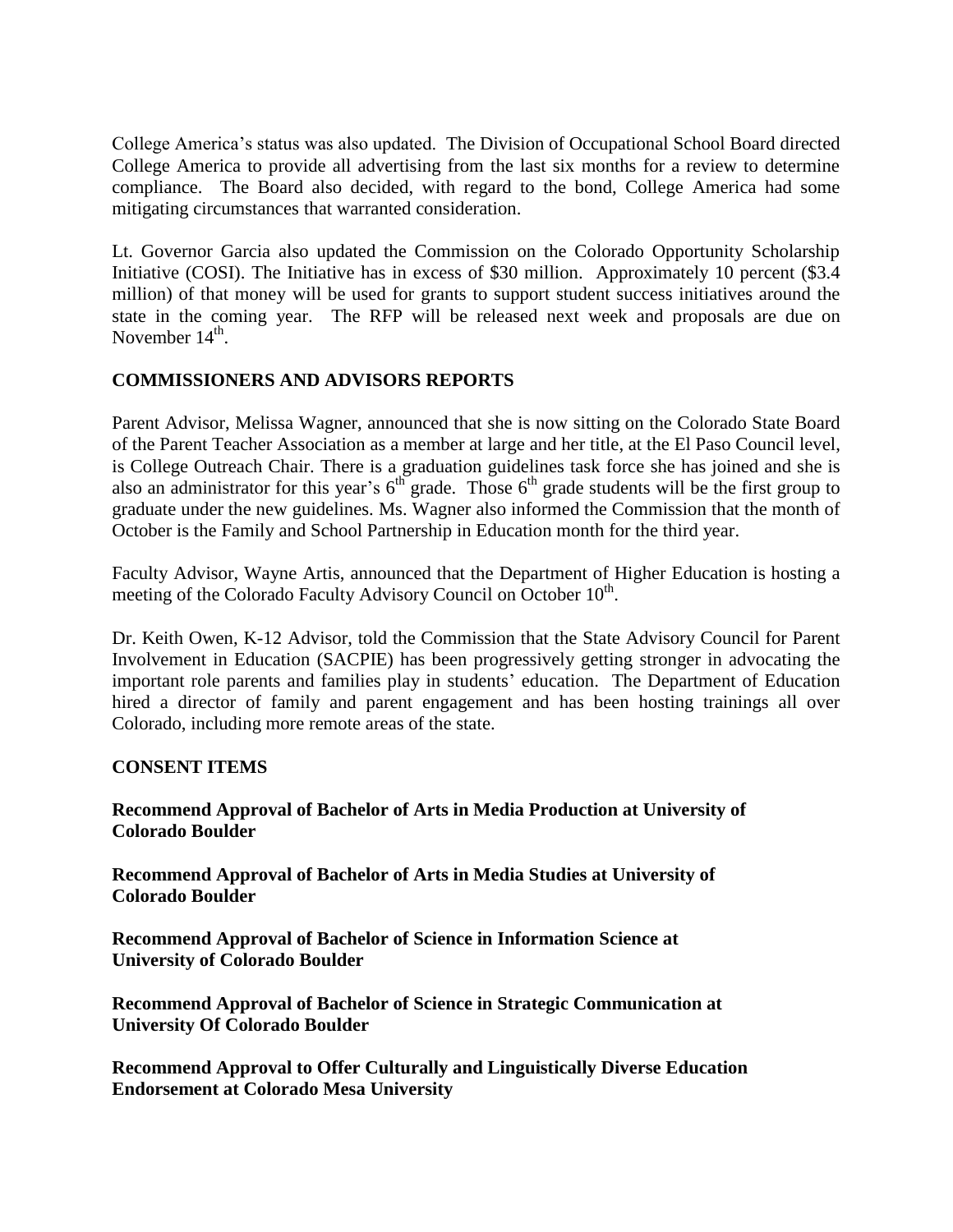**Recommend Approval of Doctor of Philosophy Degree in Media Research and Practice at University of Colorado Boulder**

**Recommend Approval of Doctor of Philosophy in Emergent Technologies and Media Art Practices at University of Colorado Boulder**

**Recommend Approval of Doctor of Philosophy in Intermedia Art | Writing | Performance at University of Colorado Boulder**

**Recommend Approval of Master of Arts in Media and Public Engagement at University of Colorado Boulder**

**Recommend Approval of Master of Fine Arts in Interdisciplinary Documentary Media Production at University of Colorado Boulder**

**Recommend Approval of Master of Science and Doctor of Philosophy in Information Science at University of Colorado Boulder**

**Recommend Approval of Master of Science in Biomedical Science and Biotechnology at University of Colorado Denver**

**Recommend Approval of Master of Science in Exercise and Sport Science – High Altitude Exercise Physiology at Western State Colorado University**

**Recommend Approval of Associate of Arts in Geography and Associate of Arts in Philosophy Degrees with Designation at Colorado Community College System**

**Recommend Approval of Admissions Index Score for Colorado State University Global Campus** 

Commissioner Moses moved to approve the consent items. The motion was seconded by Commissioner Percy and unanimously passed.

#### **ACTION ITEM**

**HB14-1319 [Project Update and EAG Recommendations](http://highered.colorado.gov/CCHE/Meetings/2014/oct/Agenda%20Item%20IV%20A%20HB%2014-1319%20Update.pdf) –** Kachina Weaver, Project Manager for HB14-1319 updated the Commissioners on the progress of the projects teams.

The Public Education & Outreach team scheduled regional meetings around the state for the purpose of getting input from stakeholders. Lorez Meinhold, of the Keystone Group, reported that to date, there have been eight meetings held with 174 attendees. The make-up of these meetings have been comprised of students, parents, members of the business community, state and local elected officials, members of higher education, representatives of K-12 system and community leaders and members. Some of the preliminary findings are that education's role is;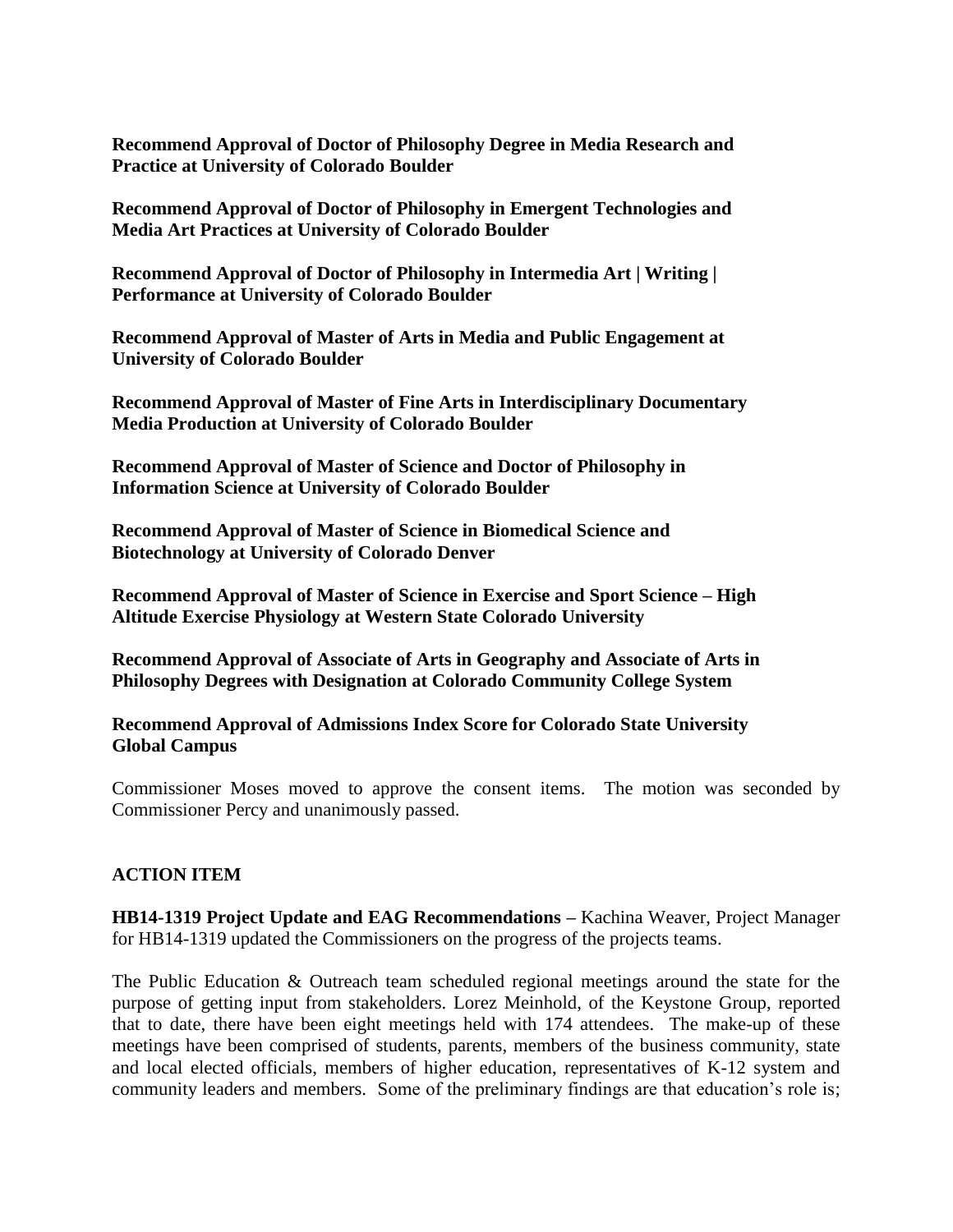training and educating the workforce and, of slightly lesser importance, economic development and creating good stewards and lifelong learners. The factors and metrics leading the way for both the rural and urban areas are the number of low-income, first-generation attendees, as well as degree or certificate completion. The issue of affordability was heavily emphasized. Regarding current state general fund budget allocations for higher education, 90% of the 174 participants said they either disagree or strongly disagree that it sufficiently meets Colorado's goals and needs.

The Cost Driver Analysis Team, led by CFO Diane Duffy, reported that they have held two meetings and had a very informative discussion with the Governor's Office of State Planning and Budget Director, Henry Sobanet, about his perspective and perception on the type of cost information that would be helpful to the process. The cost driver team decided not to meet in October, partly because the Funding Allocation Model Expert Team (FAMET) is working on the funding allocation model.

The Funding Allocation Model Expert Team or FAMET, led by Chief Research Officer Dr. Beth Bean, reported that they have met twice and the meetings were very collaborative and productive, and the team has sent several recommendations to the EAG.

Both Commissioner Moses and Vice Chair Pacey complimented the teams on their efficiency.

The Executive Advisory Group (EAG) update was presented by Ms. Weaver. She reported that the recommendation by the CCHE to include all four goals in the master plan was quickly adopted by the EAG at their last meeting. The EAG recommendation was to amend the project principles to include the fourth goal in order to ensure Colorado higher education affordable, accessible, of high quality, and seen as a public good.

Commissioner Scott moved to approve the recommendation. The motion was seconded by Commissioner Anderson and unanimously passed.

The Commissioners then voted on the definitions and data sources for the factors and the metrics for the funding allocation model adopted by the EAG.

They are as follows:

| Selectivity of | Admissions Factors: Use the median of the following admissions | <b>Student Unit</b> |
|----------------|----------------------------------------------------------------|---------------------|
| institution.   | factors to create a weighted proxy index:                      | <b>Record Data</b>  |
|                | Entering ACT/SAT scores                                        | System              |
|                | High School GPA                                                | (SURDS)             |
|                | The high school GPA factors will be weighted at 10             |                     |
|                | times the ACT/SAT composite score.                             |                     |
|                |                                                                |                     |

The EAG was unanimous on this definition. Ms. Weaver reported that the FAMET had one member who thought the Student Unit Record Data System (SURDS) data would have been a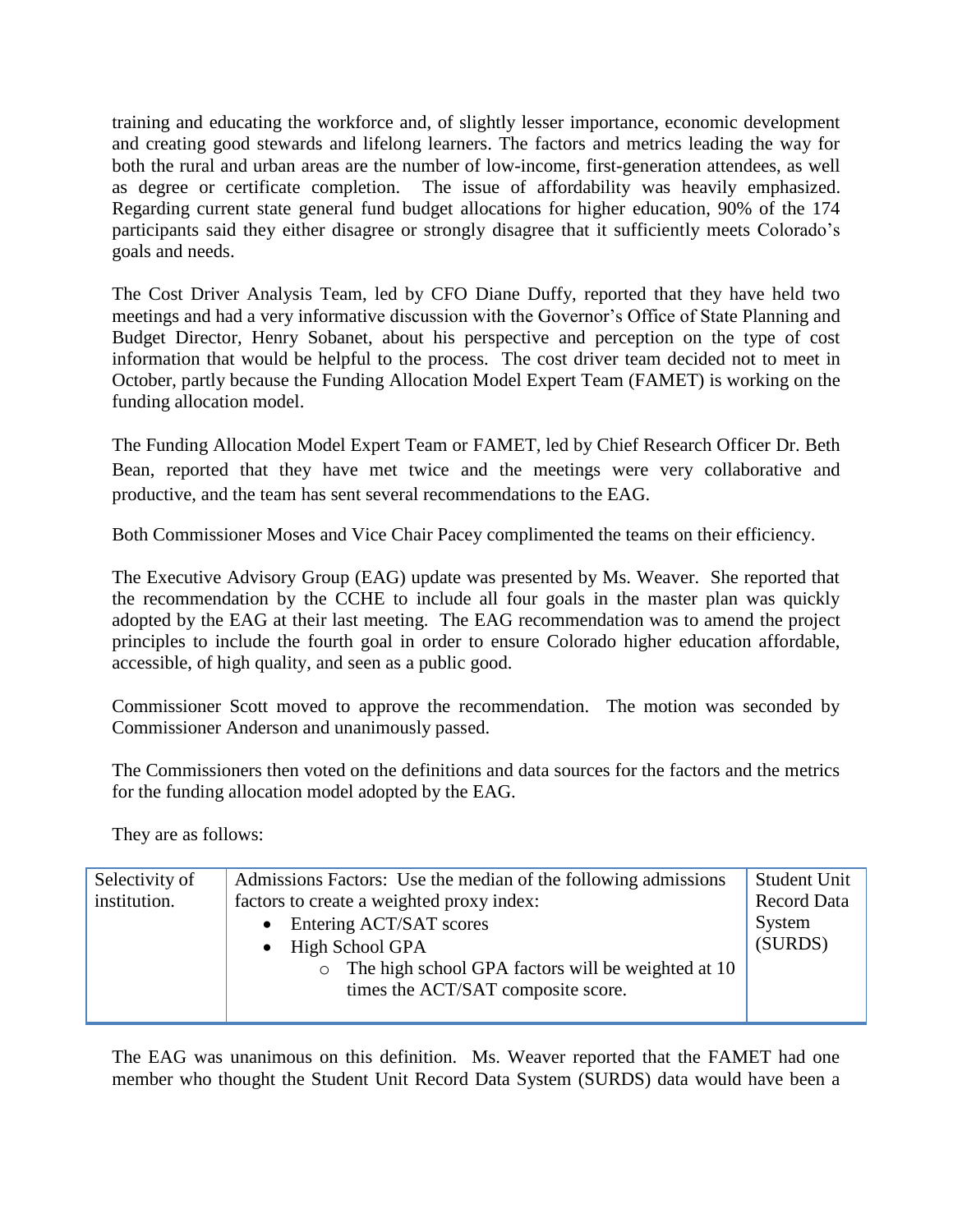better data source. SURDS is a Colorado calculation. The issue with using SURDS is that every institution is counted as having one campus.

Commissioner Moses moved to approve the definition. The motion was seconded by Commissioner Percy and unanimously passed.

| Number of<br>The number of campuses using the Higher Learning Commission<br>$(HLC)$ definition <sup>1</sup><br>campuses of the<br>institution.<br>the main campus if the location has all of the following four<br>attributes:<br>Is permanent in nature;<br>$\bullet$<br>$\bullet$<br>organization; and,<br>Has its own budgetary and hiring authority.<br>$\bullet$<br>The term branch campus is "a location of an institution that is<br>institution". | The HLC identifies a location of an institution to be independent of<br>Offers courses in education programs leading to a degree,<br>certificate, or other recognized educational credential;<br>• Has its own faculty and administrative or supervisory<br>geographically apart and independent of the main campus of the | Higher<br>Learning<br>Commission<br>(HLC) |
|-----------------------------------------------------------------------------------------------------------------------------------------------------------------------------------------------------------------------------------------------------------------------------------------------------------------------------------------------------------------------------------------------------------------------------------------------------------|----------------------------------------------------------------------------------------------------------------------------------------------------------------------------------------------------------------------------------------------------------------------------------------------------------------------------|-------------------------------------------|
|-----------------------------------------------------------------------------------------------------------------------------------------------------------------------------------------------------------------------------------------------------------------------------------------------------------------------------------------------------------------------------------------------------------------------------------------------------------|----------------------------------------------------------------------------------------------------------------------------------------------------------------------------------------------------------------------------------------------------------------------------------------------------------------------------|-------------------------------------------|

The Commissioners asked for clarification about Colorado Mesa University and Pikes Peak Community College number of campuses. It was clarified that Pikes Peak Community College has one president and one administrative structure, although it is over several different campuses, whereas Colorado Mesa University has three campuses with separate administrative structures, thus being acknowledged as three separate campuses.

Commissioner Percy moved to approve the definition. The motion was seconded by Commissioner Scott and unanimously passed.

| location of the | Rural or urban Population of Home County Counts: Level of gradation by using U.S. Census<br>the population of home county counts. | Bureau |
|-----------------|-----------------------------------------------------------------------------------------------------------------------------------|--------|
| institution.    |                                                                                                                                   |        |

Ms. Weaver explained that the goal is to have a gradation in the actual model, in order to have institutions separated from each other. It was proposed that the population of home county counts be used to create a level of gradation by using the population of these counts. The data source would be the U.S. Census Bureau. Both the EAG and the FAMET were unanimous in their decision on this recommendation.

<sup>&</sup>lt;sup>1</sup> (HLC relies on the definition of campus per the Federal Higher Education Authorization Act)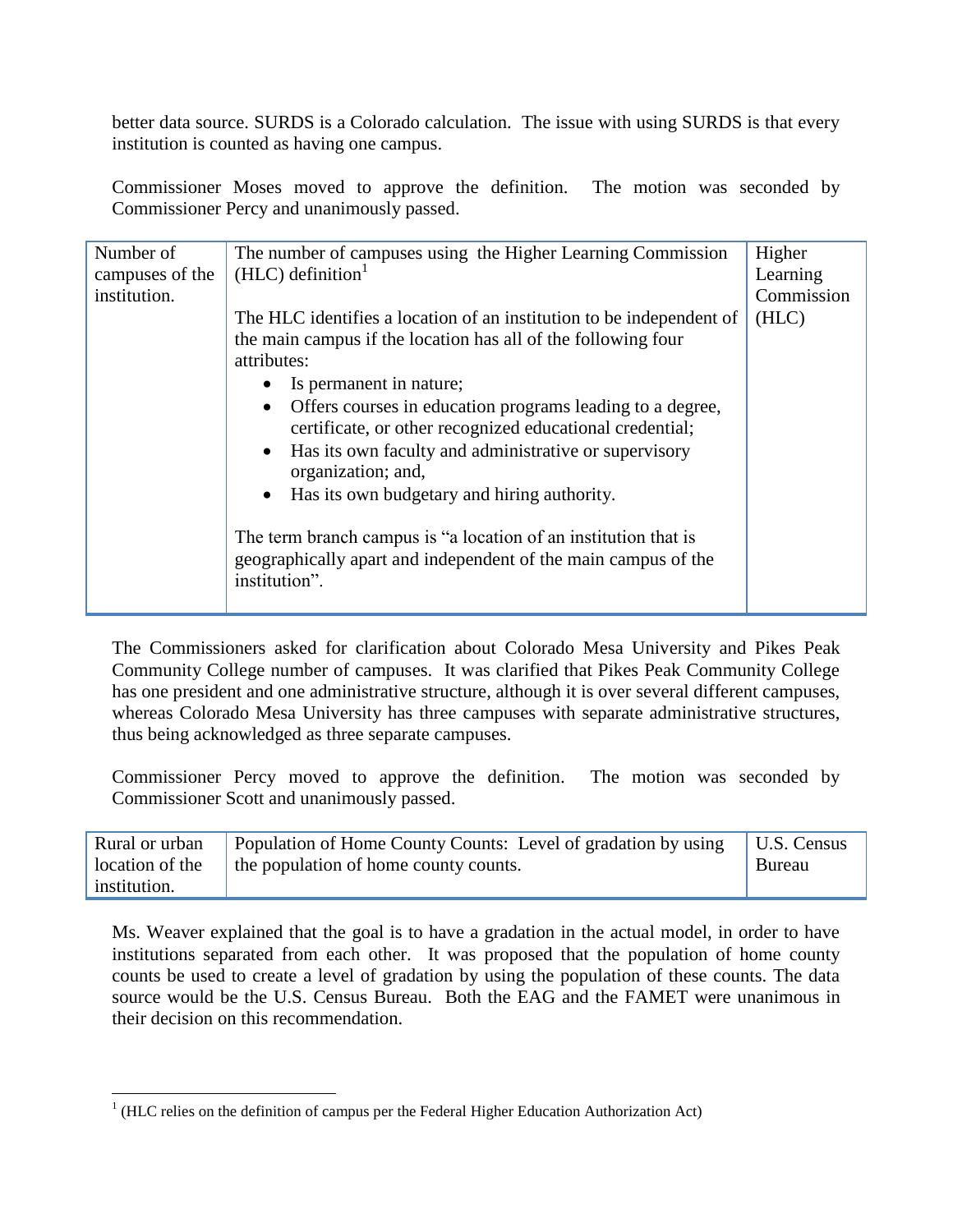Commissioner Garcia asked how, if looking at total populations with gradation, is it decided which institution is rural and which is urban. Dr. Bean replied that the final metric will not be defined by rural or urban, but instead will be the count of the population. Lt. Governor further explained that it will be a population factor, rather than an either/or definition between rural and urban. Commissioner Percy added that the vote was for the metrics, not the weights, which will come later. Commissioner Moses confirmed that the gradient will be a mathematical equation in which there will not be any variation, except from the census statistics.

Commissioner Colon asked why the metric was to be part of the funding model and how the number of campuses impacts funding allocation. Dr. Bean replied that the role and mission side of the funding allocation model is meant to support the institution. Each institution within the public institutions has a very unique and important role. The role and mission side is meant to ensure the institutions continue to serve that role. Each of these factors on the role and mission side regard keeping institutions doors open. Selectivity has to do with the type of students that they bring in. Selective institutions sometimes can demonstrate a higher level of graduation rates.

A rural institution might have a greater difficulty of attracting the faculty that they need. The number of campuses goes to the cost that the institution has to actually support their overall structure. An institution with a lower student enrollment makes is difficult for the campus to meet the costs that are needed and that needs to be taken into consideration. The other side of the model is on performance: how the institution is achieving; how many students are graduating and certifying; how they are retaining students to meet their goals and meet the goals of the state. These factors are dictated by the legislature.

Commissioner Percy moved to approve the definition. The motion was seconded by Commissioner Anderson and unanimously passed.

| Low student       | Actual enrollment of institutions and campuses. | Student Unit        |
|-------------------|-------------------------------------------------|---------------------|
| enrollment,       |                                                 | <b>Record Data</b>  |
| affecting ability |                                                 | System              |
| of the            |                                                 | (SURDS)             |
| institution or    |                                                 |                     |
| campus to meet    |                                                 | <b>Finance Data</b> |
| operational       |                                                 |                     |
| costs.            |                                                 |                     |
|                   |                                                 |                     |
|                   |                                                 |                     |

Ms. Weaver explained that low student enrollment affects the ability of the institution or campus to meet operational costs. There is a concern about certain institutions' ability to stay open. FAMET had asked for leeway moving forward with inputting the data and starting the weighting conversations. They would like to reexamine this metric, once the model is further developed, to explore how this particular variable could be used to balance any sort of disproportionate outcomes that came from the putting together of the model. Commissioner Moses explained that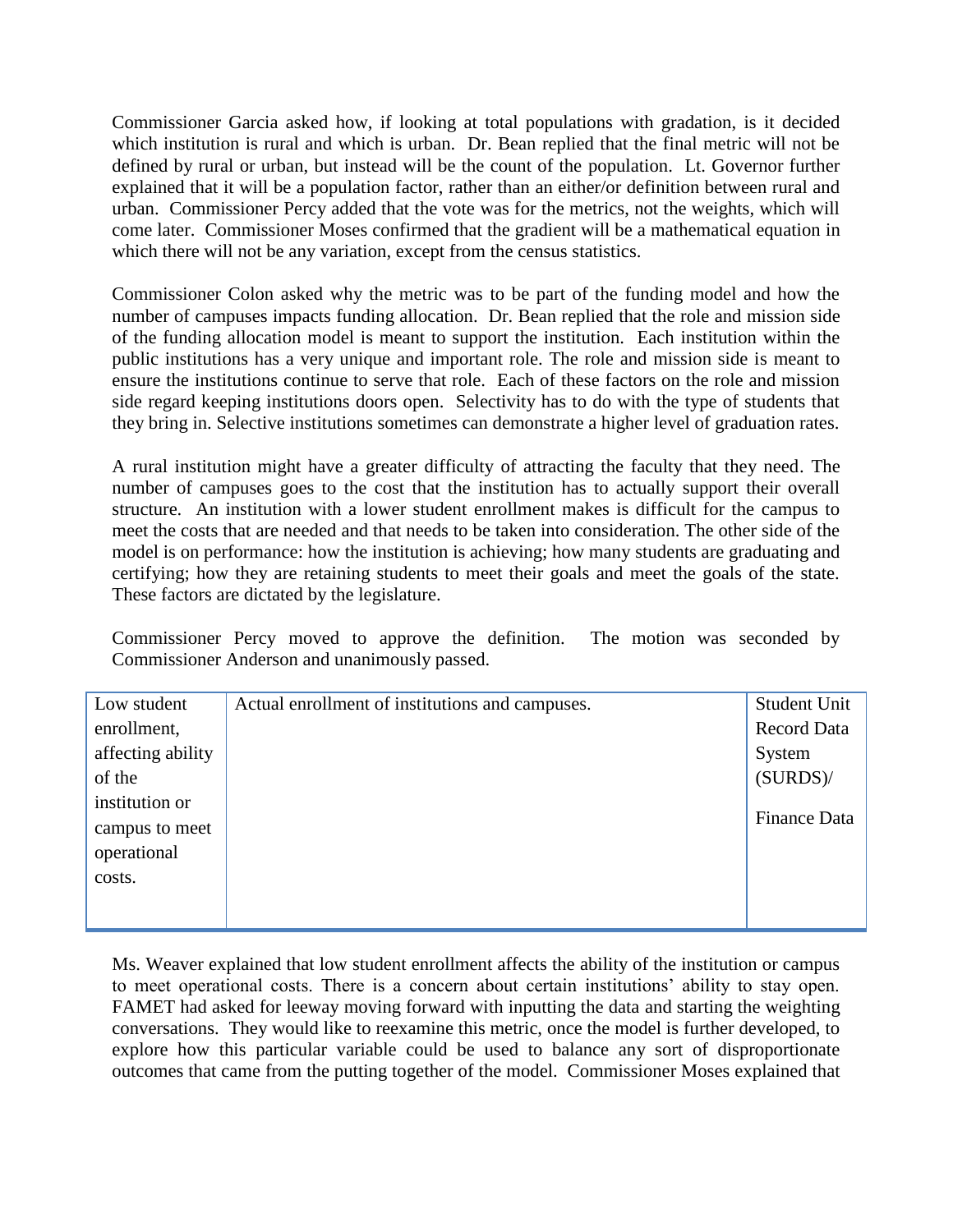this important caveat was added because this may be the single most important mechanism used to ensure everything turns out fairly. Commissioner Percy agreed to the importance of the caveat.

Dr. Bean told the Commissioners that they 2013-2014 enrollment numbers were being used but there is discussion of using a three year average moving forward.

The majority of the FAMET agreed on the definition. One member was undecided as they were concerned with how low enrollment would affect the overall model. The EAG was unanimous in support of the recommendations of the FAMET for this metric. The recommendation will capture the actual enrollment of the institutions and campuses using the SURDS data and the finance data.

Commissioner Percy moved to approve the definition. The motion was seconded by Commissioner Moses and unanimously passed.

| Undergraduate    | Using a common chart of high cost programs by discipline    | NCHEMS,             |
|------------------|-------------------------------------------------------------|---------------------|
| (UG) programs    | developed from a periodically updated multi-state analysis. | <b>Student Unit</b> |
| with a high cost |                                                             | <b>Record Data</b>  |
| per student.     | NCHEMS High Cost Index Model: An index score created by     | System              |
|                  | weighted undergraduate FTE divided by the un-weighted       | (SURDS),            |
|                  | undergraduate FTE.                                          | other state         |
|                  |                                                             | studies             |
|                  |                                                             |                     |
|                  |                                                             |                     |
|                  |                                                             |                     |

Commissioner Colon confirmed that this definition is intended to show the proportion of high cost undergraduate students in a particular campus or system.

Commissioner Scott moved to approve the definition. The motion was seconded by Commissioner Garcia and unanimously passed.

| Whether the | "Research-ness" Score: Research expenditures divided by full- | <b>IPEDS</b> |
|-------------|---------------------------------------------------------------|--------------|
| institution | time faculty (tenured and tenured track).                     |              |
| conducts    |                                                               |              |
| research.   |                                                               |              |
|             |                                                               |              |

Ms. Weaver explained that each institution will have a score. That score would be added into the model and the weighting of that score is still yet to be determined. Both the EAG and the FAMET were unanimous in their decision on this recommendation.

Commissioner Anderson moved to approve the definition. The motion was seconded by Commissioner Moses and unanimously passed.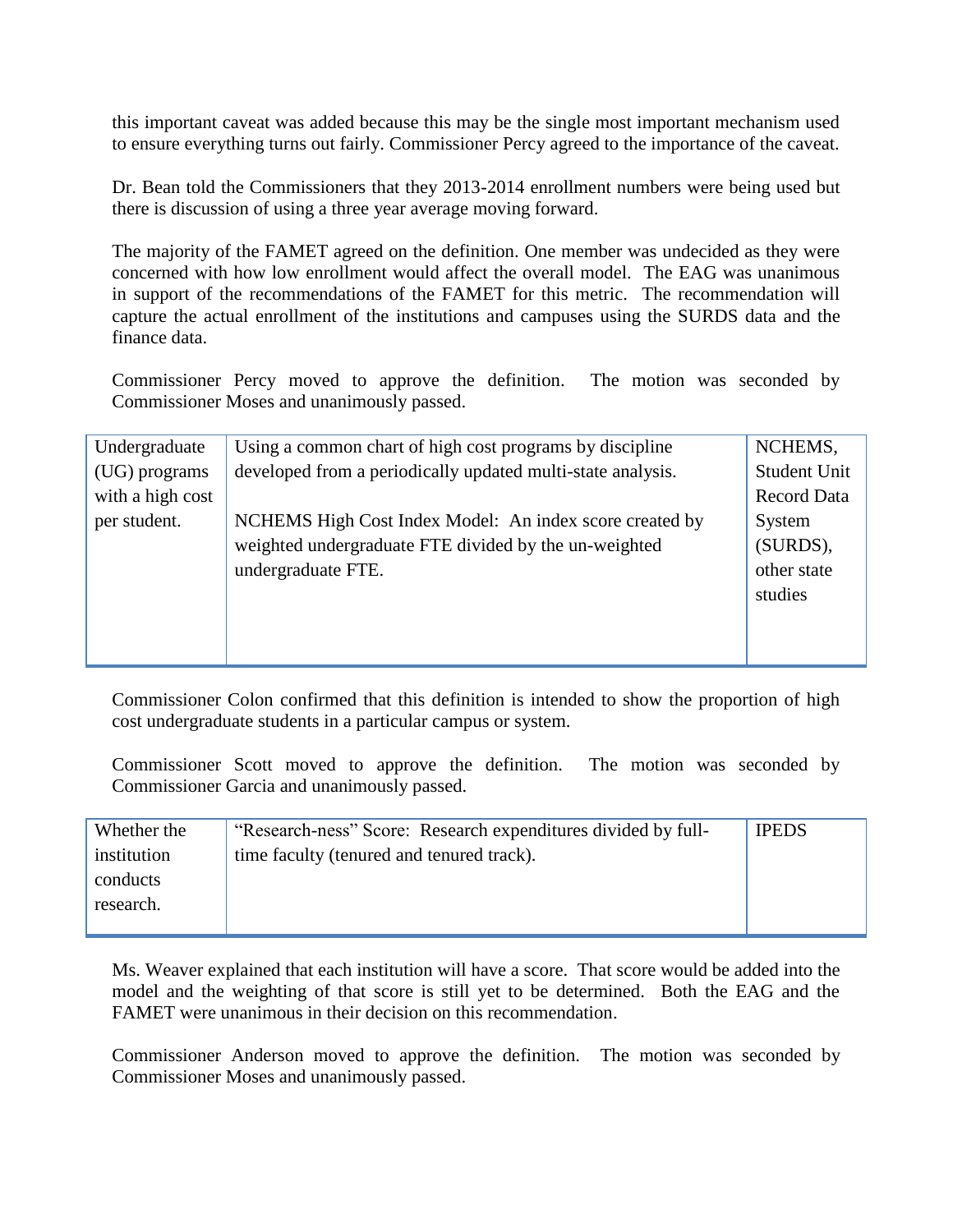| Pell-Eligible | Number of undergraduate students eligible for Pell at any time      | <b>Student Unit</b> |
|---------------|---------------------------------------------------------------------|---------------------|
| Undergraduate | during the year. Use Pell-eligible credit hours as a percent of the | <b>Record Data</b>  |
| Students      | College Opportunity Fund (COF) stipend (must never be less          | System              |
|               | than 10 percent of COF).                                            | (SURDS)             |
|               |                                                                     |                     |
|               |                                                                     |                     |
|               |                                                                     |                     |

Ms. Weaver explained that this portion of the bill addresses additional role and mission funding factors, and the amount to be provided to each governing board to offset the costs incurred in providing additional support services to the groups that are outlined; Pell Eligible, first generation, underserved and undergraduate students. It also directs that the funding model shall ensure that the funding going to this portion must be at least equal to 10% of the COF stipend. It was determined to count a student as Pell eligible, if they were Pell eligible at any point during the academic year.

Commissioner Percy moved to approve the definition. The motion was seconded by Commissioner Anderson and unanimously passed.

| Graduate          | Using a common chart of high cost programs by discipline       | NCHEMS,             |
|-------------------|----------------------------------------------------------------|---------------------|
| $Programs - an$   | developed from a periodically updated multi-state analysis.    | <b>Student Unit</b> |
| amount based      |                                                                | <b>Record Data</b>  |
| on number         | NCHEMS High Cost Index Model: An index score created by        | System              |
| enrolled, based   | weighted graduate FTE divided by the un-weighted graduate FTE. | (SURDS),            |
| on subject and    |                                                                | other state         |
| level. Shall      |                                                                | studies             |
| consider          |                                                                |                     |
| programs that     |                                                                |                     |
| have a high-      |                                                                |                     |
| cost per student. |                                                                |                     |
|                   |                                                                |                     |

Ms. Weaver noted this recommendation is identical to the recommendation for undergraduate programs. This recommendation only looks at the graduate level programs. Both the EAG and the FAMET were unanimous in their recommendation.

Ms. Weaver clarified for Advisor Wagner that doctorate programs will be part of the graduate programs.

Commissioner Percy moved to approve the definition. The motion was seconded by Commissioner Moses and unanimously passed.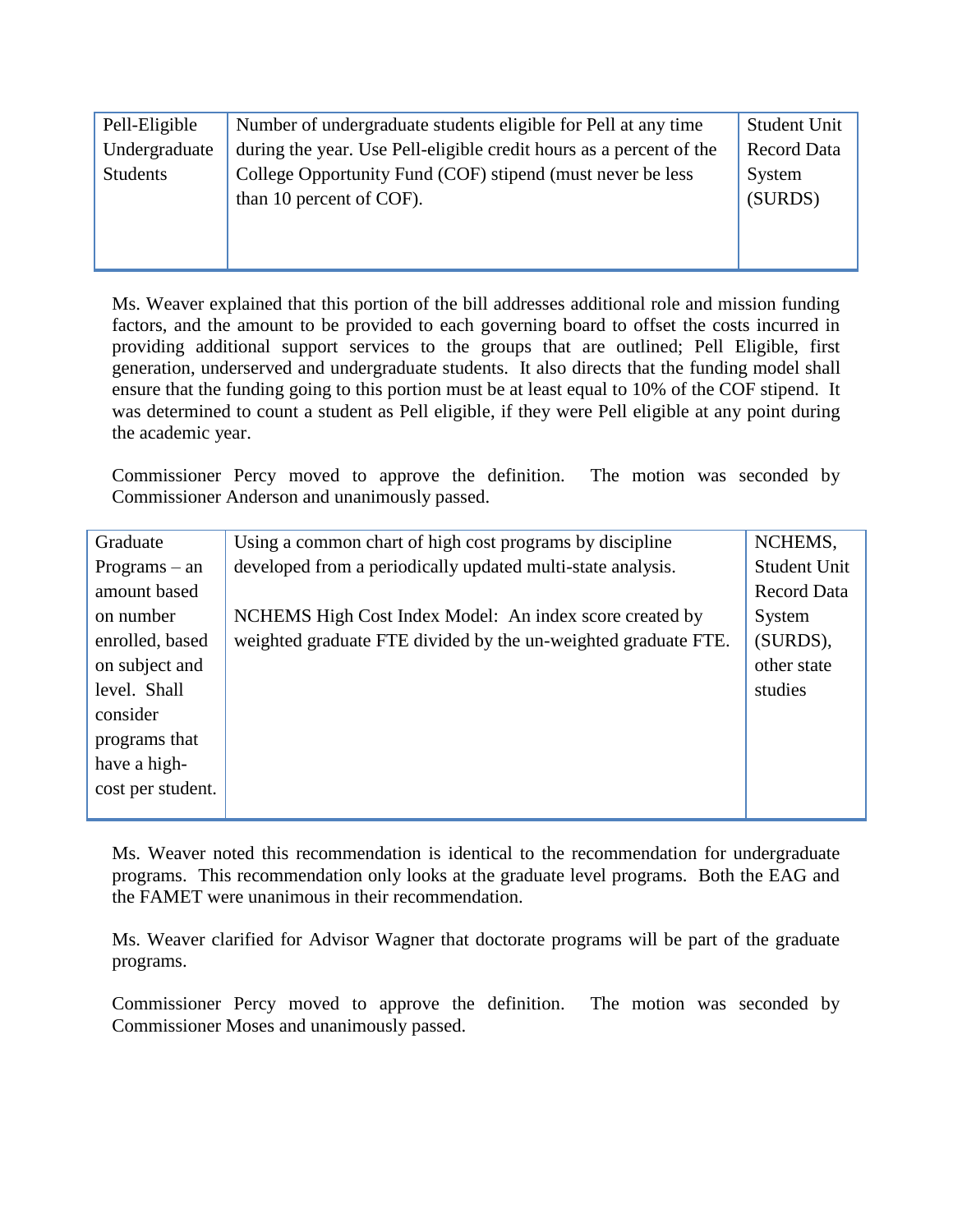| Remediation $-$ | Proportion of first-time students identified as requiring              | <b>Student Unit</b> |
|-----------------|------------------------------------------------------------------------|---------------------|
| cost of         | remediation, which will be measured by the number of basic skills      | <b>Record Data</b>  |
| providing these | and supplemental academic instruction course hours divided by          | System              |
| courses, and    | total course hours. This factor is only for institutions authorized to | (SURDS)             |
| must determine  | provide basic skills courses and/or supplemental academic              |                     |
| how to measure  | instruction.                                                           |                     |
| successful      |                                                                        |                     |
| remediation.    |                                                                        |                     |
|                 |                                                                        |                     |

Ms. Weaver said that in establishing the components of this factor, the Commission shall determine how to measure successful remediation; which measure may include a student's successful completion of a first level college course in the area of remediation. She also explained that included in the recommendation is the proportion of first time students, identified as requiring remediation, through an industry accepted mechanism utilizing SURDS as the data source. Both the EAG and FAMET were unanimous in their recommendations.

Dr. Bean explained that due to the unfortunate result of the current data lag, the first iteration for the academic years 2013-2014, the supplemental academic instruction and the other pilot programs, will be reflected in the later iterations of this model. She also explained that this is written as industry accepted mechanism and current state cut scores that exist will be used to determine whether a student is placed remediation or not. Dr. Bean also confirmed for Commissioner Garcia that students who are receiving the supplemental academic instruction from our institutions are included in the SURDS data.

Commissioner Moses moved to approve the definition. The motion was seconded by Commissioner Percy and unanimously passed.

Ms. Weaver told the Commissioners that the bill dictates that each role and mission factor may be applied differently to institutions. To the extent possible, similar institutions must be treated similarly. This will be one of the things that FAMET will figure out. Moving into the performance side of the funding metrics, the bill further says that these metrics must be applied uniformly to all governing boards. The funding metric for retention must be measured and applied to a community college in the same manner that it is measured and applied to a four year institution.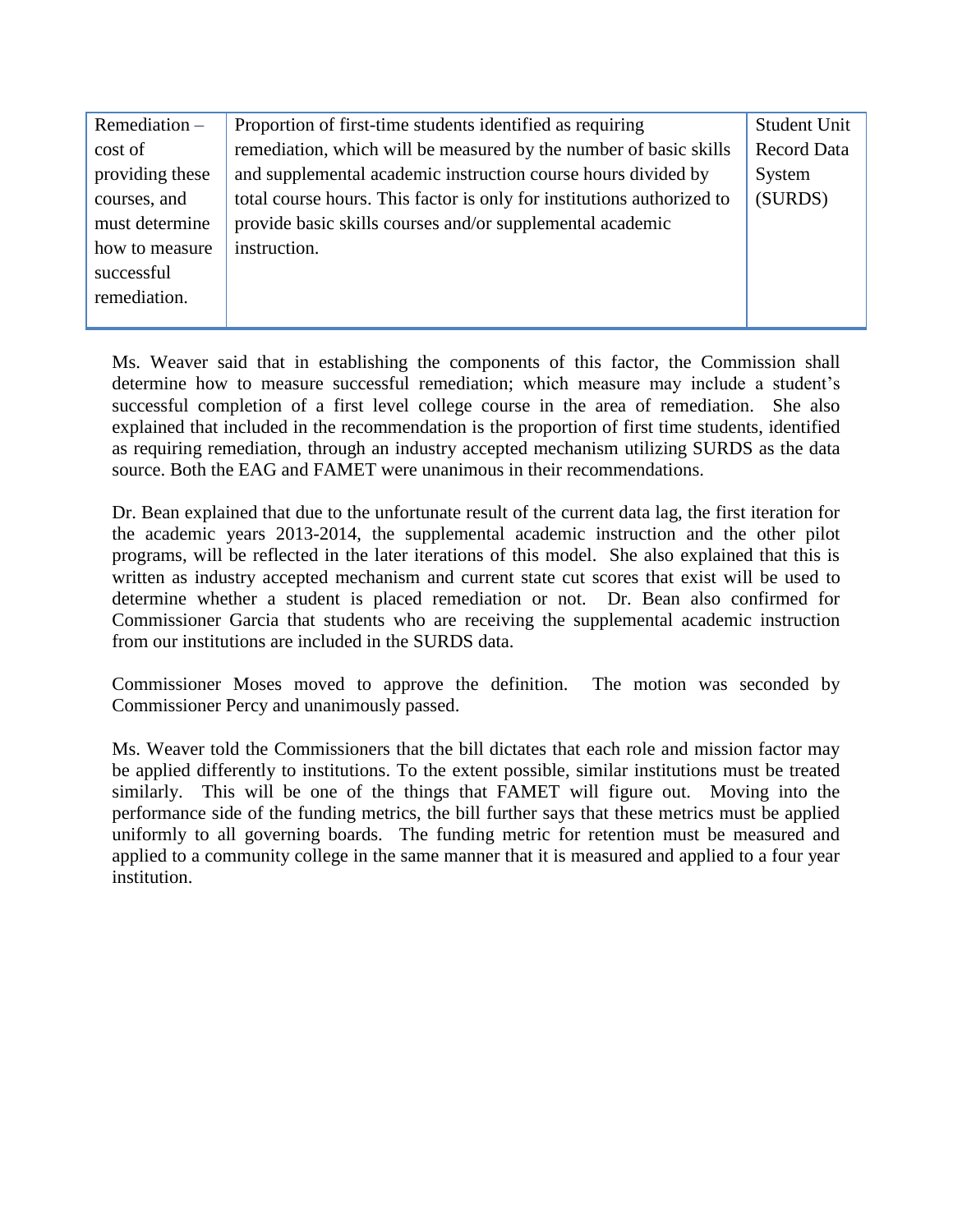| Completion | The number of certificates or degrees awarded an institution                                                                                                                                                                                                                                                                                                                                                                                                                                                                                                                                          | <b>Student Unit</b> |
|------------|-------------------------------------------------------------------------------------------------------------------------------------------------------------------------------------------------------------------------------------------------------------------------------------------------------------------------------------------------------------------------------------------------------------------------------------------------------------------------------------------------------------------------------------------------------------------------------------------------------|---------------------|
|            | and the number of students who transfer from a community                                                                                                                                                                                                                                                                                                                                                                                                                                                                                                                                              | <b>Record Data</b>  |
|            | college to another institution after the completion of a minimum                                                                                                                                                                                                                                                                                                                                                                                                                                                                                                                                      | System (SURDS)      |
|            | of 18 credit hours. The amount to be awarded for each                                                                                                                                                                                                                                                                                                                                                                                                                                                                                                                                                 |                     |
|            | certificate or degree is based on the subject and level of the                                                                                                                                                                                                                                                                                                                                                                                                                                                                                                                                        |                     |
|            | credential. Certificates will be counted when issued for:                                                                                                                                                                                                                                                                                                                                                                                                                                                                                                                                             |                     |
|            | Programs spanning one year (24 credit hours) or more;<br><sub>or</sub><br>If program is less than one year (24 credit hours):<br>Certificate meets the federal "gainful employment"<br>definition, or<br>Certificate represents the highest award earned at stop-<br>out.<br>Students earning multiple 1-2 year or 24 to 60 credit hour<br>certificates in an academic year will have each earned<br>certificate count as a separate outcome.<br>A community college that receives an incentive for a transfer<br>student cannot also receive a retention bonus for that student in<br>the same year. |                     |
|            | The value shall be increased for each credential earned or<br>transfer of a Pell-eligible undergraduate student and/or an                                                                                                                                                                                                                                                                                                                                                                                                                                                                             |                     |
|            | undergraduate student designated as underserved. Underserved                                                                                                                                                                                                                                                                                                                                                                                                                                                                                                                                          |                     |
|            | is defined as African American, Hispanic and Native American                                                                                                                                                                                                                                                                                                                                                                                                                                                                                                                                          |                     |
|            | students; excludes Asian students                                                                                                                                                                                                                                                                                                                                                                                                                                                                                                                                                                     |                     |
|            |                                                                                                                                                                                                                                                                                                                                                                                                                                                                                                                                                                                                       |                     |

Ms. Weaver explained that regarding completions, what will be looked for is an amount for each certificate or degree awarded. Certificates should be counted in terms of the actual completion. It was agreed, by both the EAG and the FAMET that certificates should be counted when issued for programs spanning one year or more or if the program is less than one year (24 credit hours) and the certificate meets the federal gainful employment definition or the certificate represents the highest award earned at stop out. Further identifying those students earning multiple one or two year, or 24 to 60 credit hour, certificates in an academic year will be counted as separate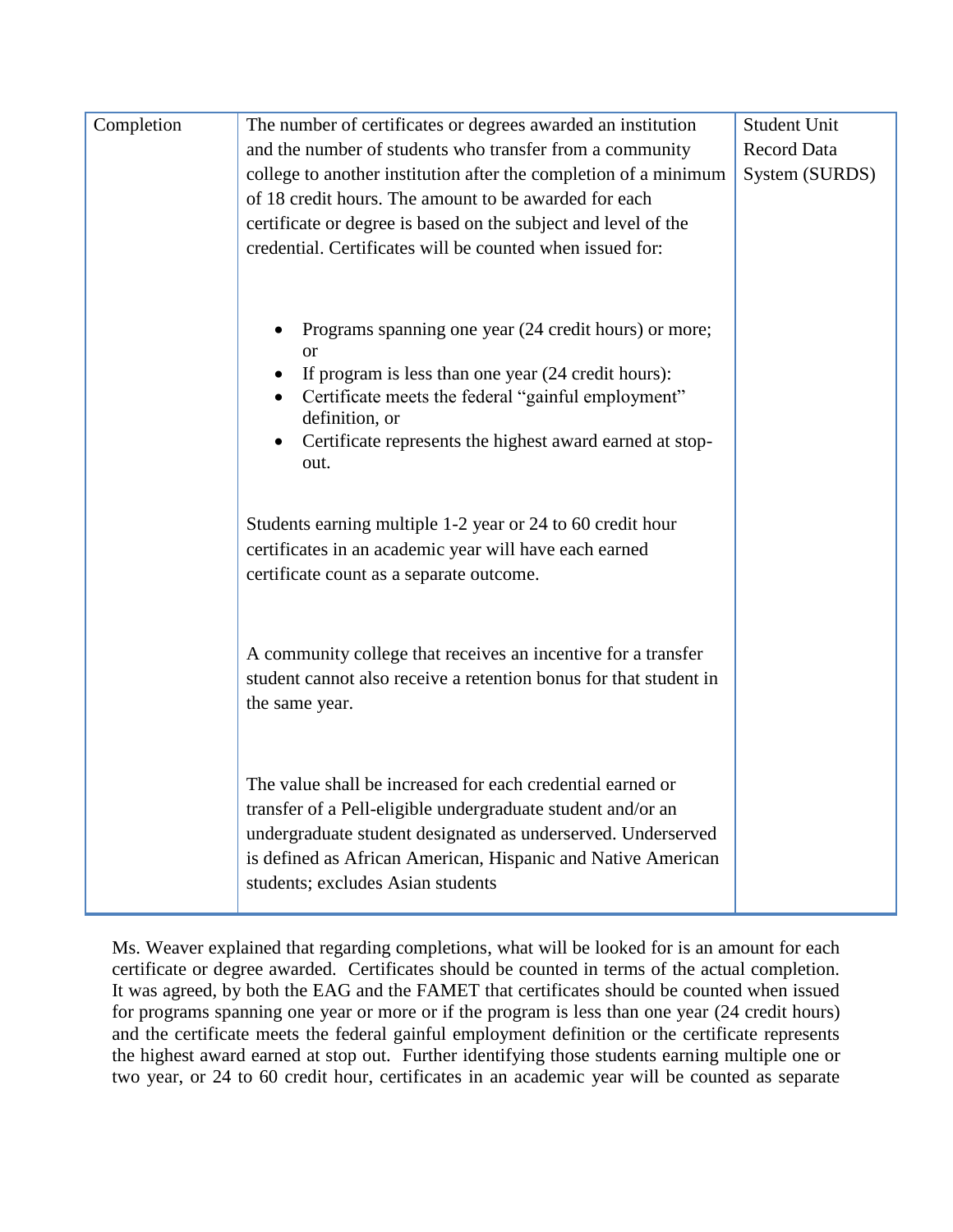outcomes. For transfers, the recommendation is a minimum of 18 credit hours at the time of transfer, including concurrent enrollment.

Mr. Frank Watrous, Senior Analyst for the Bell Policy Center, brought up another nuance of the discussion that the FAMET had on this particular measure that he believed was very important. Specifically, additional funding in the completion metric for not only Pell eligible students, but for underserved students and non-traditional adult students, as well.

Mr. Watrous noted the emphasis on the underserved component is not reflected and he believes it is a critical component of what the Commissioner is doing.

Commissioner Moses asked for the component to be added to the descriptor and Commissioner Percy assured Mr. Watrous that the underserved population will be revisited in the next FAMET meeting.

Commissioner Percy moved to approve the definition. The motion was seconded by Commissioner Anderson and unanimously passed.

| Retention | The number of students who make the following steps of          | <b>Student Unit</b> |
|-----------|-----------------------------------------------------------------|---------------------|
|           | academic progress:                                              | <b>Record Data</b>  |
|           |                                                                 | System              |
|           |                                                                 | (SURDS)             |
|           | Four-year institutions –number of students who cross the        |                     |
|           | threshold of completing:                                        |                     |
|           | 30 credit hours                                                 |                     |
|           | 60 credit hours                                                 |                     |
|           | 90 credit hours                                                 |                     |
|           | Two-year institutions - number of students who cross the        |                     |
|           | threshold of completing:                                        |                     |
|           | 15 credit hours                                                 |                     |
|           | 30 credit hours                                                 |                     |
|           | 45 credit hours                                                 |                     |
|           | Concurrent enrollment will be included and each student will be |                     |
|           | counted only once at each academic progress interval.           |                     |

Commissioner Colon asked if there was a time limit for completion. Dr Bean replied that there was not but the FAMET was open to further discuss the subject. Commissioner Colon requested they do, and suggested that there be two different metrics that are tracked; one for part time students, and one for full time students. He believes putting a certain time frame around a completion of the number of hours puts some emphasis on completing faster, or incentive for institutions to graduate faster.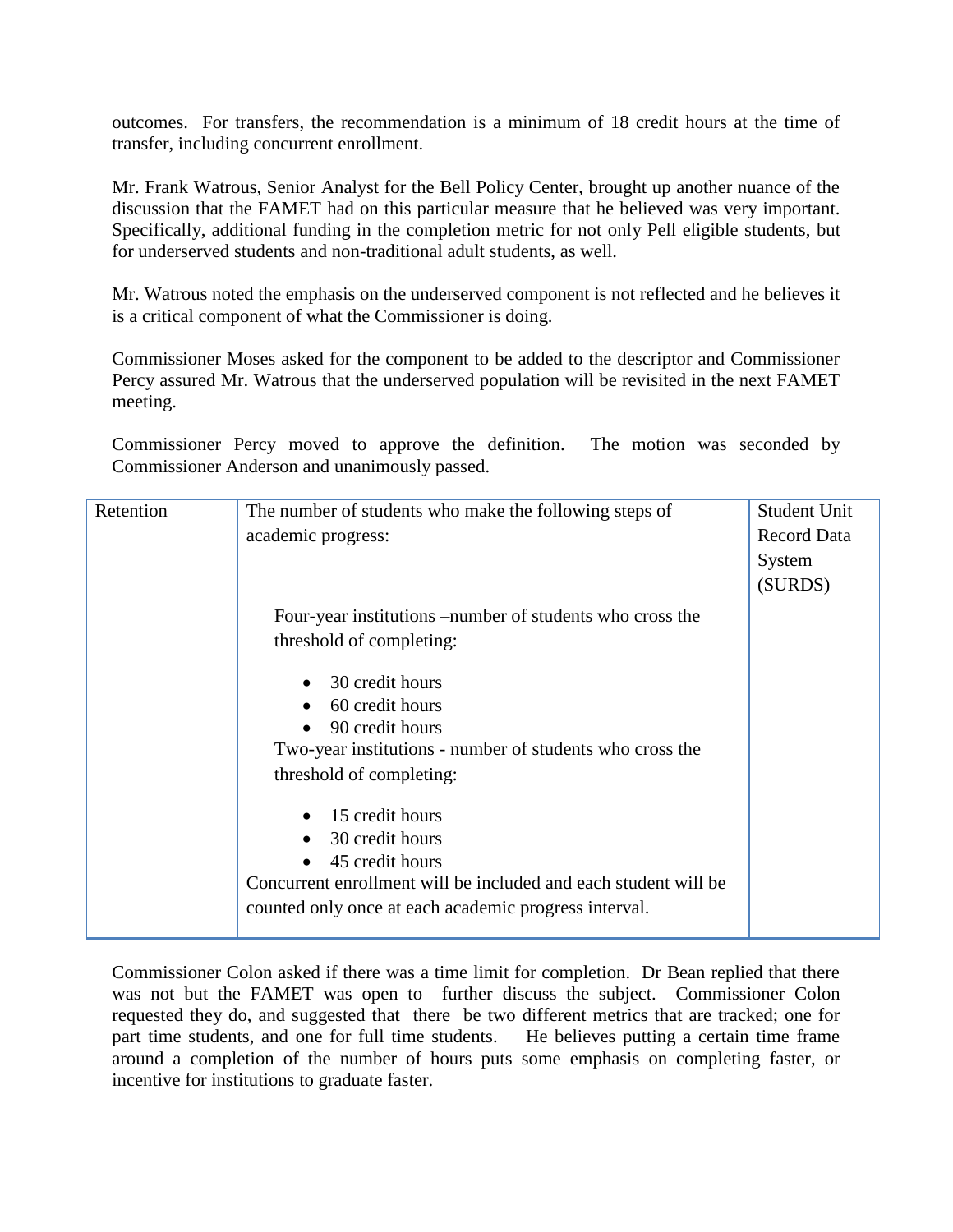Vice Chair Pacey, who serves on the FAMET, replied that Commissioner Colon may be combining the completion performance award with the retention performance award. The thinking at the funding model meetings was that there are a lot of non-traditional students trying to take courses who don't necessarily need to be pushed along. It is meant to give them access and opportunity, whereas completion is encouraging a different measure. Her preference is to have the Cost Analysis Team and the FAMET not have a time factor at this point. It will be revisited.

Commissioner Anderson moved to approve the definition. The motion was seconded by Commissioner Garcia and unanimously passed.

**Successful Remediation - Recommendation:** Remedial students who successfully complete the gateway course within 30 credit hours of remediation completion.

Ms. Weaver explained this is not actually a metric in the bill but the bill does require that the Commission defines successful remediation. The conversation centered around the fact that the sooner the student completes the remedial course and takes the subsequent gateway course, the sooner they are in a position to get the most out of their education, and be successful in future classes. Both the EAG and FAMET were unanimous in their recommendation.

Advisor Artis asked about completing a gateway course within 30 credit hours. Dr. Bean replied that the FAMET thought one year was too long a time frame and maybe not applicable to part time students, thus the 30 credit hours was used.

Commissioner Percy moved to approve the definition. The motion was seconded by Commissioner Scott and unanimously passed.

| Additional         | The net increase in awards and transfers year to year. Only   | Student Unit   |
|--------------------|---------------------------------------------------------------|----------------|
| Performance        | positive changes are included in the calculation and negative | Record Data    |
| Metric: Credit for | values are treated as zero.                                   | System (SURDS) |
| increases in       |                                                               |                |
| Completions        |                                                               |                |

Ms. Weaver explained that this is a recommendation that provides credit for the increase in completions. It encourages not only acknowledgement of the graduates and the actual completions at the institutions, but provides an incentive for increasing their overall completion percentages.

This recommendation would include additional credit under completions for the rate of increase of completions. The EAG did provide some feedback that will be going back to the FAMET team at their next meeting to consider basing this metric on an average, such as a multi-year rolling average, so that there aren't any major changes and show a progression over time.

Commissioner Moses, a member of the EAG, told the Commissioners that this recommendation did not require a vote, as the recommendation is a suggestion that goes back to the FAMET.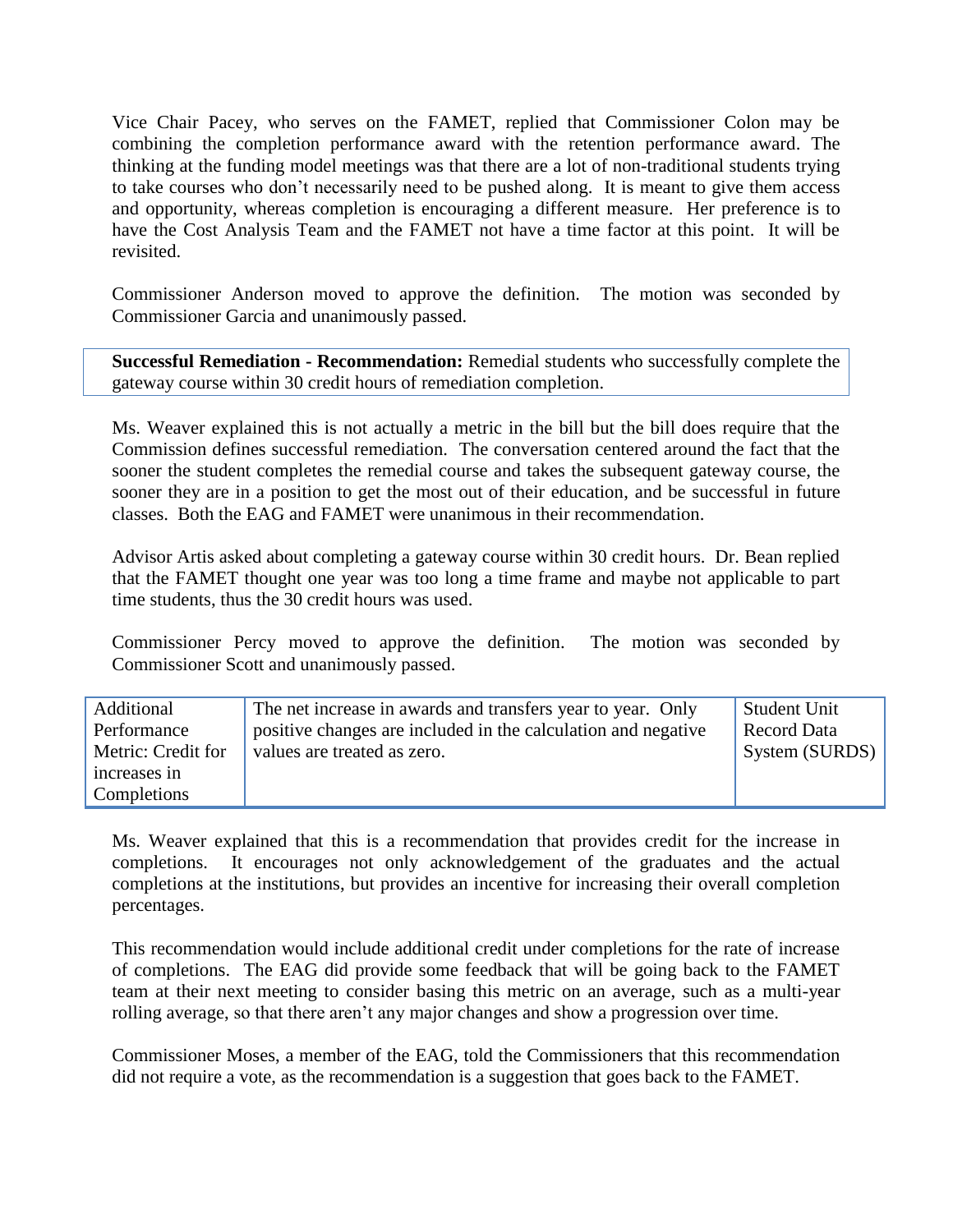Commissioner Anderson suggested that the Commission stay with the absolute mandates of the bill the first year. This additional performance metric is not mandated. Vice Chair Pacey respectfully disagreed with not considering this metric, as it is tied to the performance and financial accountability plans, as well as the CCHE mission. Commissioner Percy agreed that recognizing improvement is important and it would be an easier calculation and more motivating for the institutions to count the increase from year to year, than to just count the number of degrees and certificates. Commissioner Scott suggested that whatever aligns best back to the master plan in terms of the four goals is what should be considered.

**Resident and Non-Resident Students: Recommendation:** Include a count of all students (resident and non-resident), within the funding allocation model, with the exception of counting only resident students for the Pell-Eligible metric under the role and mission section of the statute.

Ms. Weaver told the Commission that the resident, non-resident student count issue has been a lengthy discussion over many meetings in various different groups. The EAG vote was not unanimous: six members were for it; two could live with that recommendation but had some concerns, and one was opposed.

The support for this recommendation stemmed from the fact that the funding from the allocation model will go directly to the institutions. This will not be funding in-state or out-of-state students, but any funding the institutions receive do offset costs to the resident students. She explained that the current performance contracts include a count of *all* students. The goals of the CCHE master plan factors in overall numbers of completions. The directive included in this bill is that Colorado's limited state resources must be used in a way that provides incentives for state institutions of higher education to achieve the policy goals adopted by the general assembly and the Colorado Commission on Higher Education. It was clarified by both the EAG and FAMET that the COF dollars will continue to be applied only to resident students.

Ms. Weaver said that those who were opposed or maybe not fully in support of the recommendation outlined their concerns about the perception by the public and the legislature that state funds would be being used to support non-resident students.

Commissioner Moses added that there are some political comments in terms of the cautions of how the perceptions could be in the public about state dollars subsidizing out of state students, but the opposite is actually the case. He added that the state's non-resident students are bolstering the higher education system in Colorado. The largest funding mechanism that the University of Colorado has comes from non-resident students, not from in-state funds, allowing an education system far better than the state is funding. He believed it was fair to count the students who are paying a really large portion of the total cost of education in this state as a student on par with the resident. He stated there is the data that shows that 30 percent of these non-resident degree earners from out of state are staying in state and becoming Colorado wage earners and paying taxes.

Commissioner Percy reminded the Commission that non-resident students do not benefit from COF.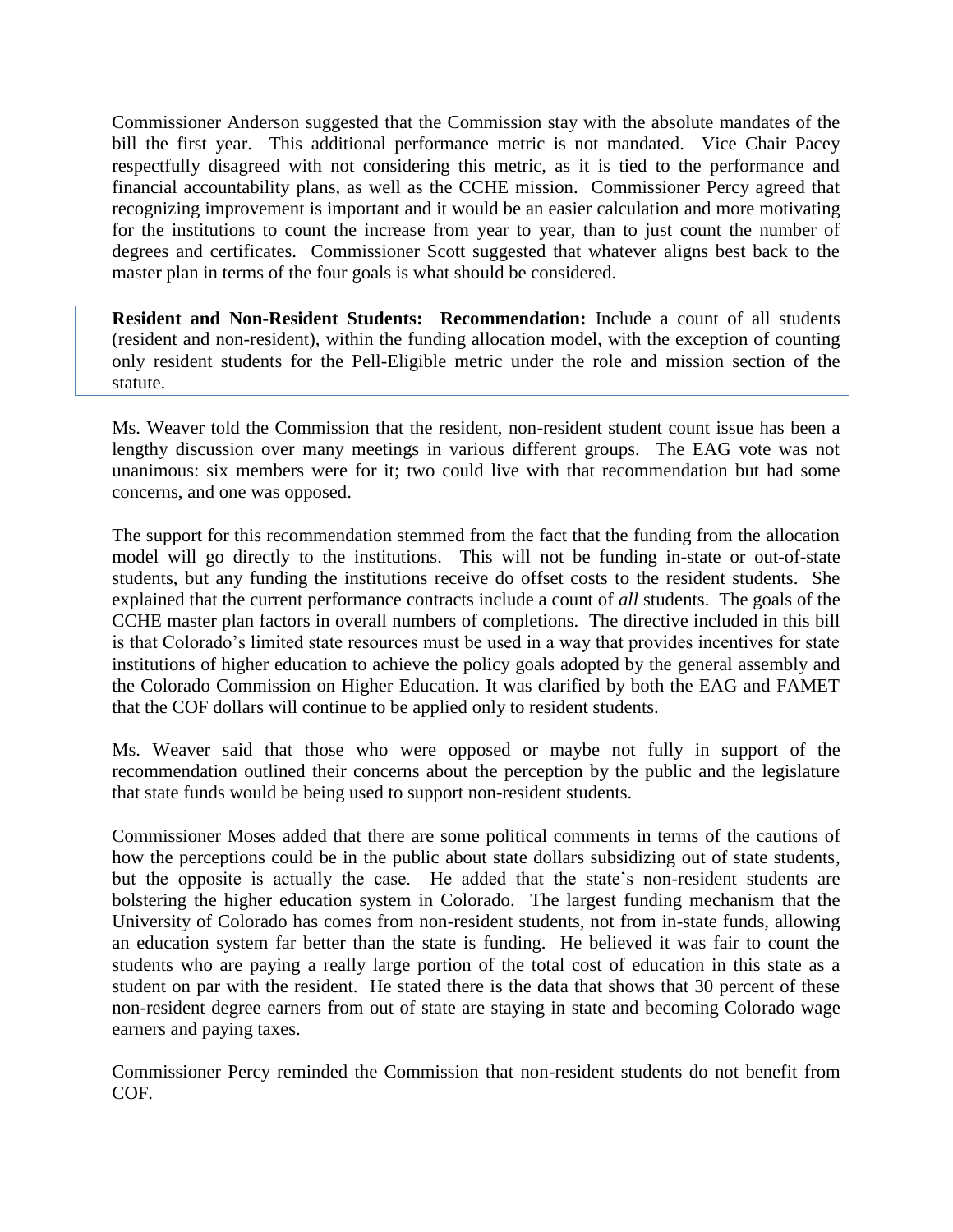Mr. Steve Kreidler, Vice President for Admissions at Metropolitan State University of Denver, is a member of the FAMET team. He brought four other points for the Commission to consider:

- 1) The inclusion of resident and non-resident students in these counts is a change of policy.
- 2) The FAMET team would like to ensure that the measures and the factors continue to push forward the ability to have Colorado students achieve at the highest levels and continue to be residents of the state after they graduate, and contribute economically at the highest levels.
- 3) Resident versus non-resident inclusion in these factors impacts both role and mission, as well as completion factors.
- 4) There has been a recent opinion showing that in the legislation there is no prohibition so it doesn't prohibit the use of non-residents.

Ms. Weaver said that the plain language of the bill, required under completions, stipulate an amount for each certificate or degree awarded, an amount for each student who transfers, an amount to be awarded for each based on the subject and level of credentials, and an amount for the number of students who make academic progress.

Tonya Covarrubias, Lead Financial Analyst, told the Commission that in reviewing fee for service contracts, she found that HB14-1319 and the contracts don't prohibit looking at nonresident students and funding credit hours. Fee for service calculations take into account both resident and non-resident when looking at cost.

Commissioner Moses moved to approve the definition. The motion was seconded by Commissioner Scott and unanimously passed.

**New and Continuing State-Funded Capital Projects and Priority List, Fiscal Year 2015-16 -** Andrew Rauch, Lead Financial Analyst, presented this action item to the Commission. He reminded the Commission that during the summer of 2013, the Office of State Planning and Budget (OSPB), unveiled a list of criteria that they wanted to use for capital construction. The department took these criteria and used them to evaluate the 34 projects that were submitted last year. A comprehensive and transparent review process of the criteria was done by the capital asset subcommittee, DHE staff, the higher education institutions, OSPB and the capital development committee in the Spring of 2014. The result of the review was CCHE's list of priority criteria which was used to evaluate this year's submissions:

- Health, Life Safety, and Code Issues
- Other Fund Sources
- Space Needs
- A Clear Identification of Beneficiaries
- Achieves Goals and
- Governing Board Priority

Ultimately, this year's list was reduced to 28 projects after "spillover" funding was awarded from general fund surplus. The total amount of these 28 projects was approximately \$545